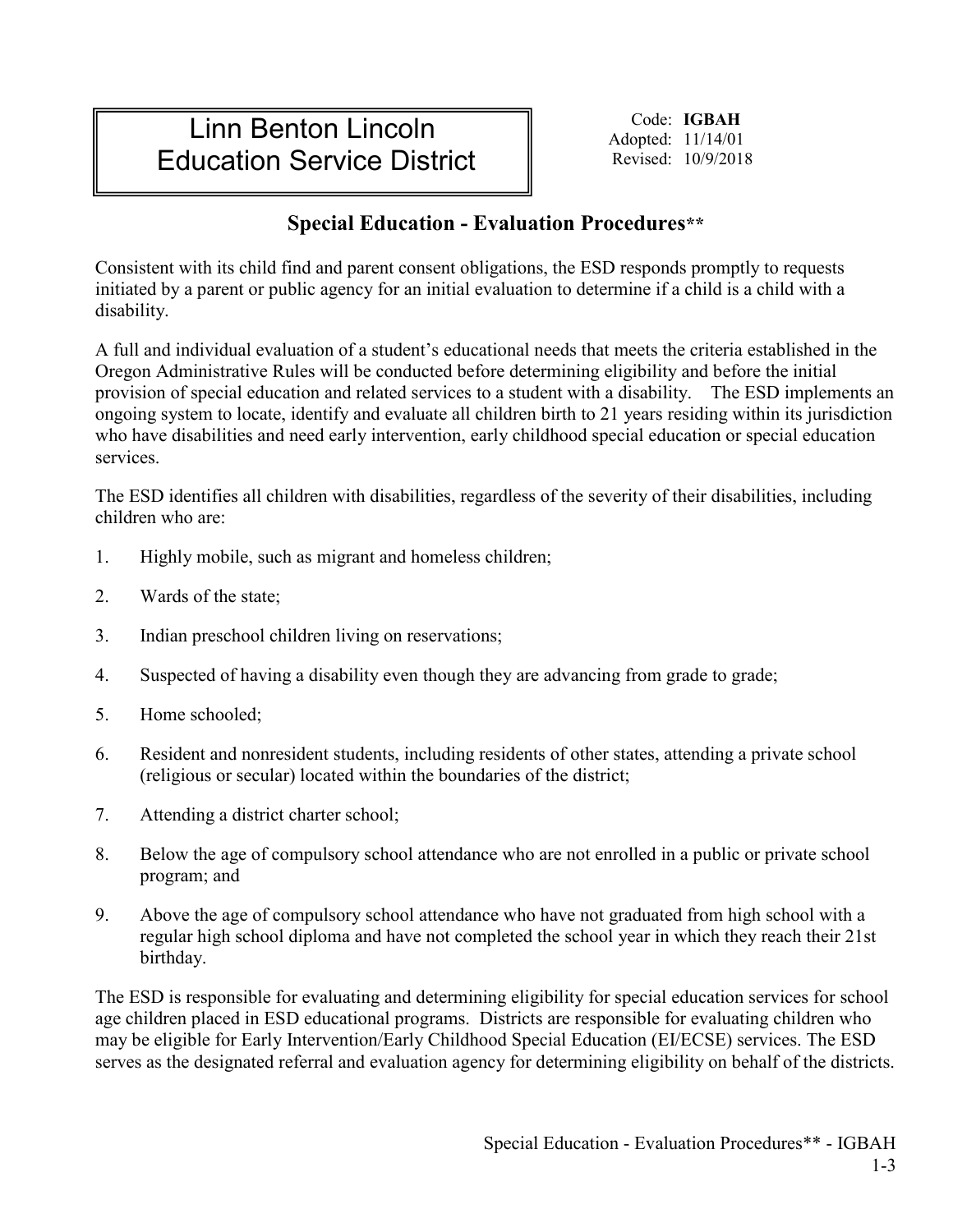Before conducting any evaluation or re-evaluation, the ESD:

- 1. Plans the evaluation with a group that includes the parent(s);
- 2. Provides prior written notice to the parent(s) that describes any proposed evaluation procedures the agency proposes to conduct as a result of the evaluation planning process; and
- 3. Obtains informed written consent for evaluation

The ESD conducts a comprehensive evaluation or re-evaluation before:

- 1. Determining that a child has a disability;
- 2. Determining that a child continues to have a disability;
- 3. Changing the child's eligibility;
- 4. Providing special education and related services;
- 5. Terminating the child's eligibility for special education, unless the termination is due to graduation from high school with a regular diploma or exceeding the age of eligibility for a free appropriate public education.

Upon completion of the evaluation, the ESD provides the parent or eligible child a copy of the evaluation report at no cost. The evaluation report describes and explains the results of the evaluation. Upon completion of the eligibility determination, the ESD provides the parent or eligible child documentation of eligibility determination at no cost.

The ESD ensures that assessments and other evaluation materials, including those tailored to assess specific areas of education need, used to assess a child are:

- 1. Selected and administered so as not to be racially or culturally discriminatory;
- 2. Provided and administered in the child's native language or other mode of communication and form most likely to yield accurate information on what the child knows and can do academically, developmentally, and functionally unless it is clearly not feasible to do so;
- 3. Used for purposes for which assessments or measures are valid and reliable;
- 4. Administered by trained and knowledgeable personnel; and
- 5. Administered in accordance with any instructions provided by the producer of such assessments.

Materials and procedures used to assess a child with limited English proficiency are selected and administered to ensure that they measure the extent to which the child has a disability and needs special education, rather than measuring the child's English language skills.